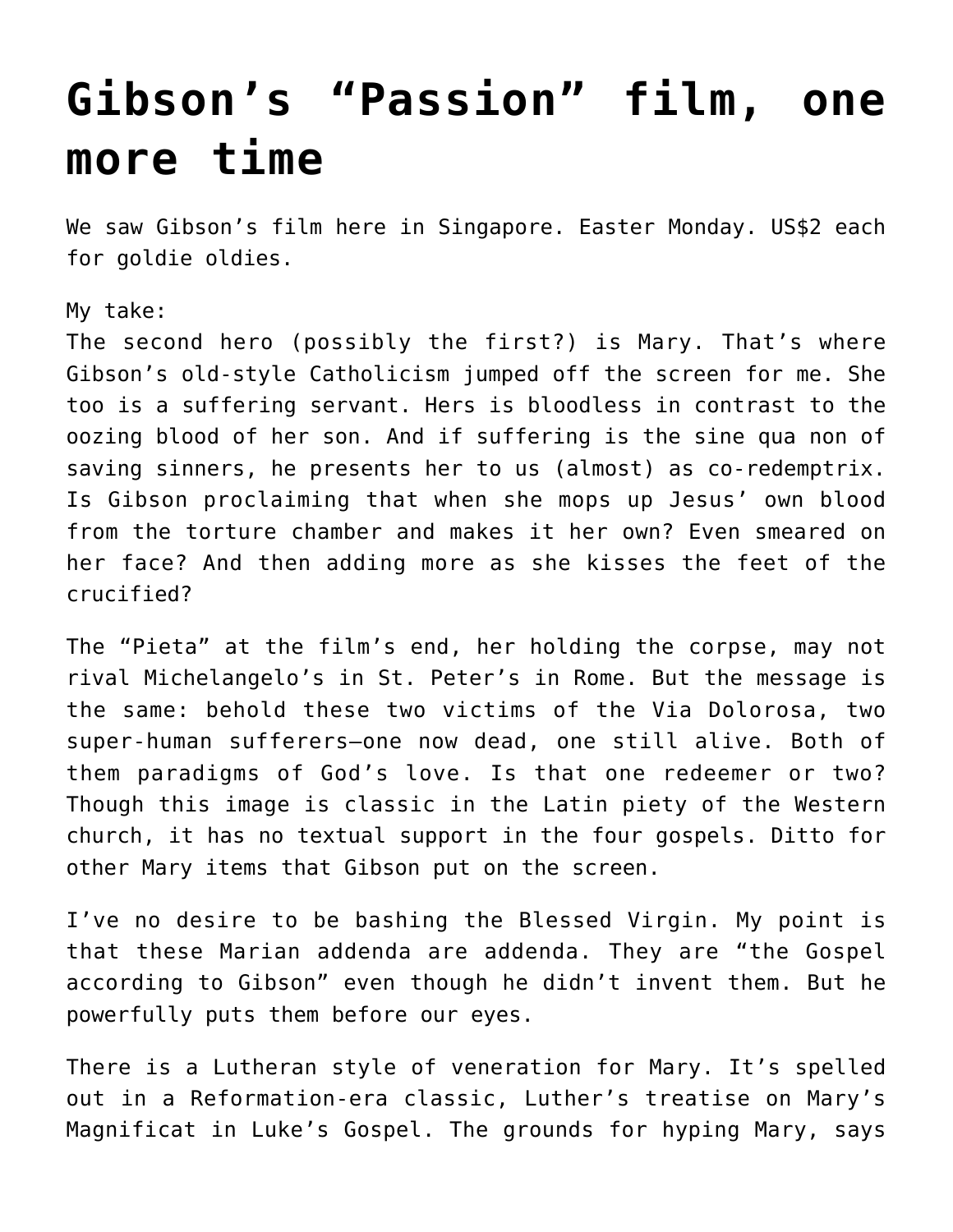Martin, are twofold.

- 1. Mary is "theotokos," the Greek term from antiquity for "God-bearer." The divine Logos assumed our human flesh in her body. No other woman (or man) gets that predicate. Honor for Mary is saying: "Look what God did with that girl from Galilee! For us and for our salvation!"
- 2. Mary is the first example of Christian faith in the NT. A stunning example. Mind-blowing, Martin would say today, if he spoke English. She trusts the promise, the promise about Christ(!) and with sheer faith against all the evidence to the contrary–and all the trouble that she'll get for it (yes, a sword will pierce her too because of this pregnancy)–she clings to God's promissory word. We cannot mimic Mary in the first item. We are called to do so with the second, says Luther. Now note: not mime her suffering, her patience, her love, but imitate her faith–her sheer trust in God's sheer (sometimes so sheer that it's hard to see or hear) promise. Gibson proposes the former, Luther the latter. Are those differences different enough to be different gospels? Seems so to me.

Back to the movie. Pilate is no thug. He's an administrator caught in a classic sticky wicket. And in this particular case a cosmic sticky wicket, according to John's Gospel. He can't do what he wants, what he knows is right, so he does what he doesn't want, since he has to do something. [I once chaired a theology department at a university. I've got stories.] I found Pilate sympatico.

Roman military occupation forces are sadists. They are indeed bestial beyond belief. Yet….

Think of American Marines in Fallujah these days. 600 Iraqi corpses in the streets to avenge the butchering of four from our side. We butchered at My Lai in Vietnam a generation ago. "We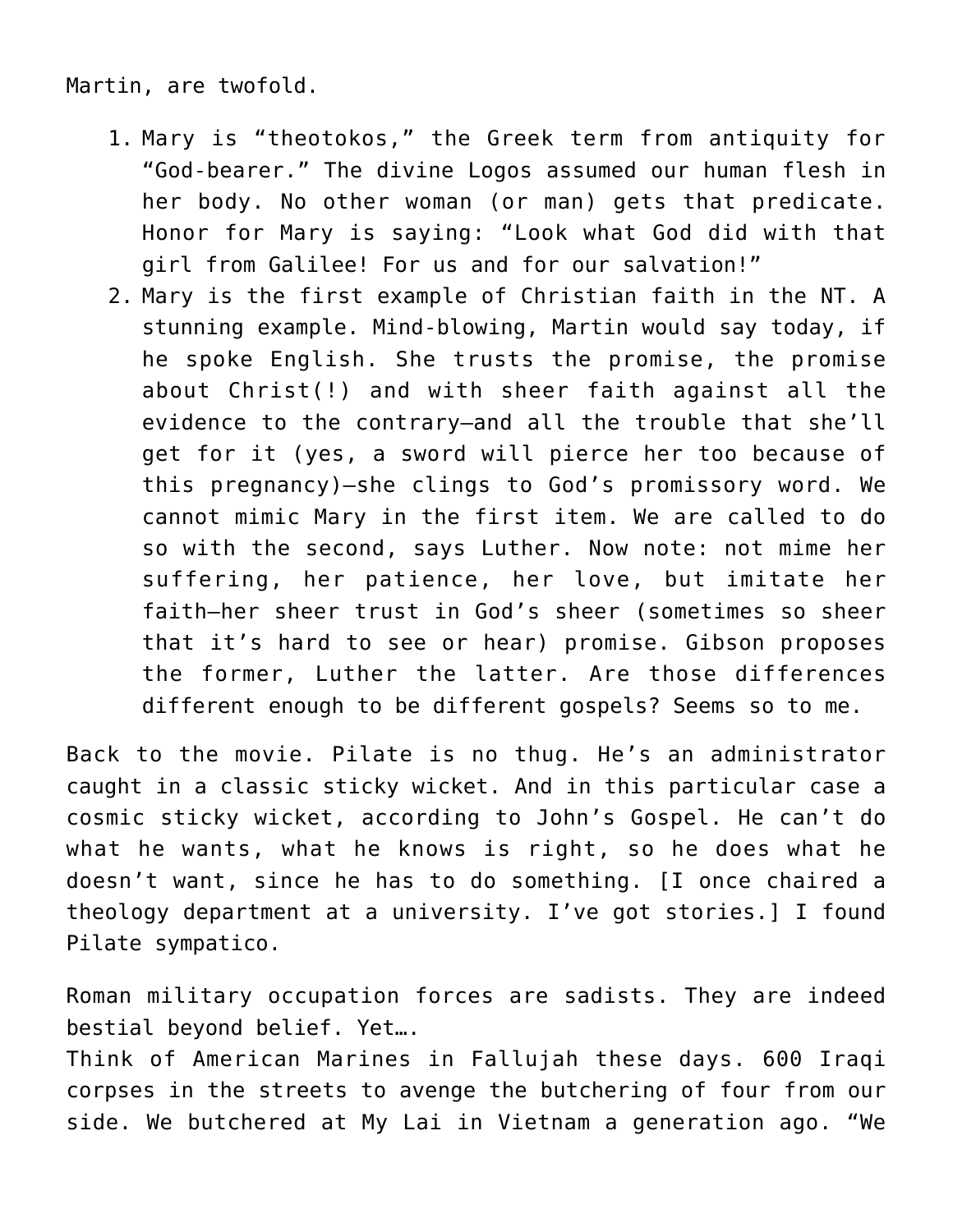were trained to be killers . . . and to be happy in our work." That's what a U.S. Marine Corps vet told me the other day. Gibson's Roman occupation forces are no different. Doubtless demoralized by their senseless deployment, and grisly as it is to say so, for them the "simplest solution" for folks who won't stay under their heel is "to kill the bastards."

Given the torture we see inflicted on Jesus, he should have died several times before he ever got to Golgatha. That is where the super-human nature of Gibson's Jesus jumped off the screen for me. And if, as Steve Kuhl said last week, it is with such superhuman endurance of suffering that Gibson signals Jesus' divinity, then here too we have an addendum to the NT witness. He "suffers as we do," is the uniform canonical message. No superman at all. His endurance is in the same measure as ours. In designating him "Son of God" the Biblical gospel is signalling something else. But maybe you cannot film that. Maybe this medium won't take that message.

We heard it on Good Friday. "If you ARE the Son of God, come down from the cross." But the Good News is that it is precisely because he IS the Son of God, this particular Son of God, that he does NOT come down. Jesus is no super-human, he's mortal. He can die only once. Mel misleads us by having him beaten to death umpteen times and still strong enough (God-like enough?) to stand up and carry two logs (hundreds of pounds!) almost all the way up to Calvary's holy mountain.

In the NT witness his Son-of-God-ness is his being weak as we are, being mortal as we are, finally being "sinner" as we are, his emptying himself of all the divine perks –see Philippians 2–and doing it all for us and for our salvation. That's where the deity dimension is–divine mercy, not divine macho. That in this weak divinity "God in Christ was reconciling the world unto Godself–not counting our trespasses against us, but making him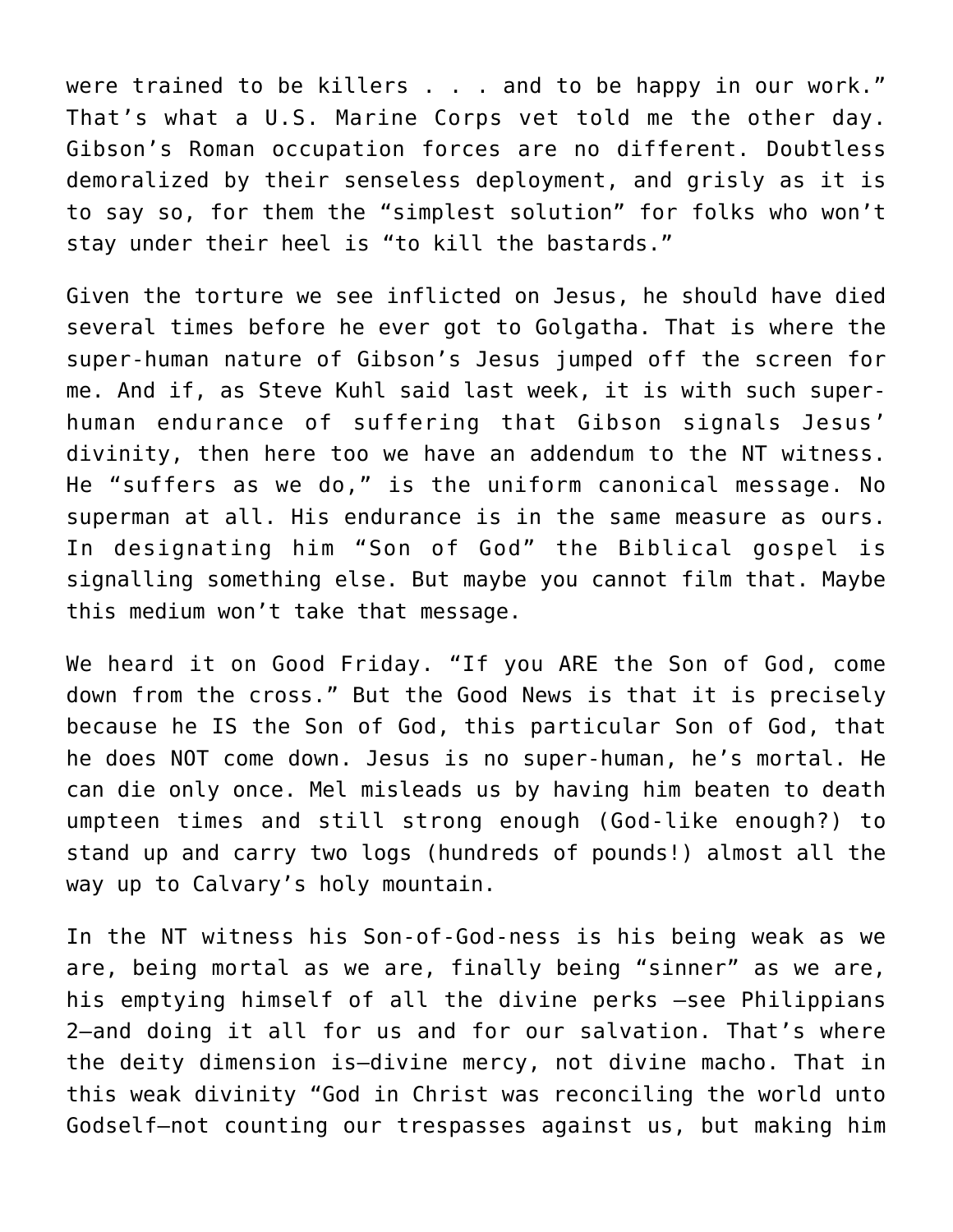to be sin for us….so that we might become the very righteousness of God IN HIM." The divine super-dooper is in the sweet swap, not in the superman character of the swapper.

Suffering per se is not redemptive, and super-human suffering will not be super-redemptive either. It's all in who the swapper is.

But you probably can't get the really redemptive quotient of Christ's suffering on the screen. Someone like Paul in II Corinthians simply has to tell us, interpret to us in words, what our eyes are seeing. Promises are fundamentally verbal. Words, words to be trusted. Is it even possible to offer a promise only with visuals? I wonder. Can visuals elicit trust? Can visuals even encourage trust? And if so, who are you trusting? And what is the substance of such trust? What's the wine in a visual wineskin? Is the claim of II Cor. 5 accessible without words? I doubt it.

The Sanhedrin presented in the film is dogged once their decision is made. In a reversal of what I think is Jesus' favorite Bible passage, Hosea 6:6, they "desire sacrifice, not mercy." And they stick to that axiom. But apart from faith in Christ, don't we all?

Someone from Canada told us there was no resurrection signalled at the end when he saw the film. Our version here in Singapore had one, a quick minute or two of stone rolling away, grave cloths settling empty on a stone slab and a brief glance at an unbloody Jesus, patently alive and showing his scars–as he does later to Thomas in the lectionary Gospel for this coming Sunday. Here too, I thought, someone has to say–in words–"For you!" Such words did surface once, as I recall, from the mouth of Satan (!) as s/he taunts Jesus in Gethsemane with the utter nonsense of his bearing the sins of all humanity. But no more credible voice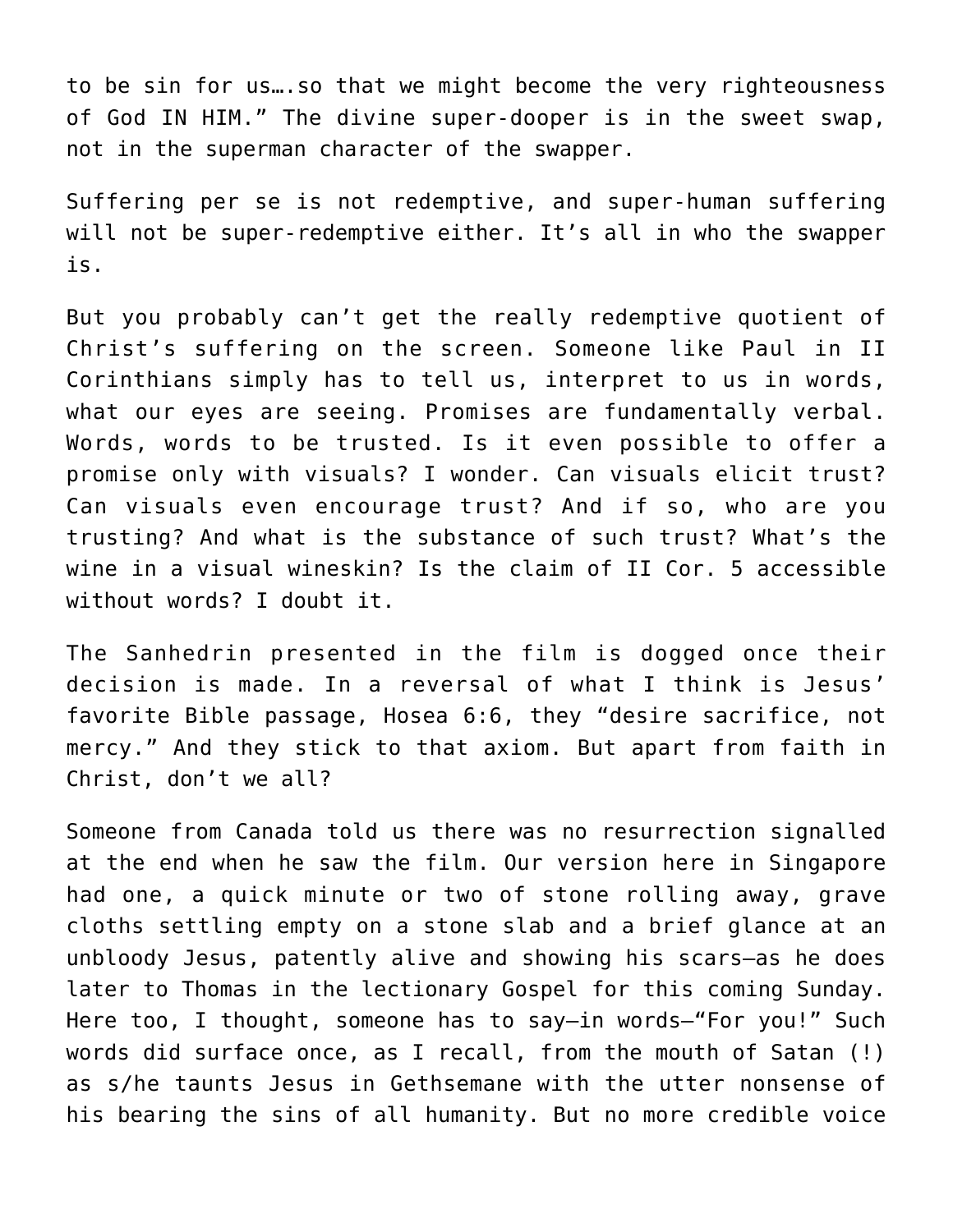articulates that in the film. We don't even hear it from Jesus, though Gibson could have flashed back to more than one such word from Jesus himself before he went up to Jerusalem.

My point is that without the "for us" the Good News of Good Friday and Easter remain veiled under those grave cloths–even if they cover no corpse.

That must be what Jesus is telling Thomas with "Blessed are those who believe without having seen." Seeing is not believing. Especially not if believing means "trusting the Risen One, for us and for our salvation." Mere "seeing" won't do. For such a promise to be offered to us it takes words. In fact, says Jesus, you don't have to see at all, as Thomas did. For the issue in believing is not: Do corpses revivify? Rather, as Thomas learned, it's this: Has this crucified Messiah conquered death–not just generic death, but MY death? Is that claim credible? If the answer is yes, then there's one proper response. It's doxology: My Lord and my God!

So even hearing is not (yet) believing. Believing is the step after hearing, namely, trusting what you heard.

It broke through to me on Easter Sunday that the Easter exclamation and response

Christ is risen! Hallelujah! He is risen indeed! Hallelujah!

should be parsed as follows: The first Hallelujah is for Jesus' Easter. The second Hallelujah is for ours.

Someone simply has to say the "for us." I didn't hear that message in Gibson's film. It may well be that this medium cannot carry that message. Faith comes by hearing, St.Paul said. The message itself is the medium.